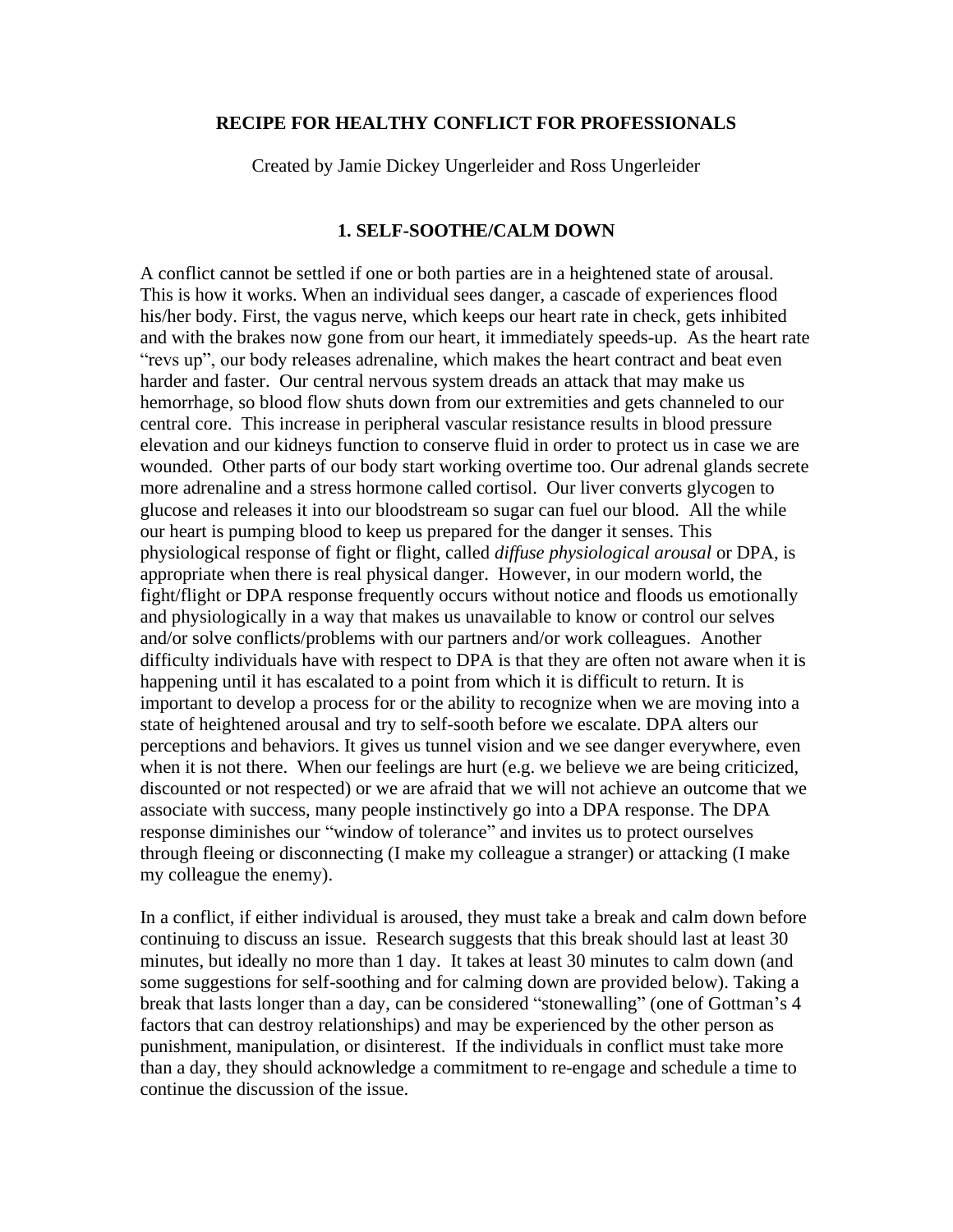### PROCESS FOR SELF-SOOTHING

- A. Connect to what you are feeling and experiencing in your body
- B. Breathe deeply and slowly
- C. Focus on your breath and try to disconnect from your thoughts
- C. Tense and relax each muscle group
- D. Connect to your safe place and/or a positive memory/experience
- E. Breathe in compassion, kindness, understanding, and gratitude towards your self
- F. Continue this process until you experience internal peace

Daniel Siegel has created an acronym to describe our internal state when we are feeling in a place of centeredness and peace. $[4, 5]$  Before attempting to solve a problem or find resolution to a conflict it is useful to self-soothe in order to achieve FACES or a state Siegel describes as Flexible, Adaptive, Coherent, Energized, and Stable. We arrive at this state (FACES) through an attitude or approach to life that meets the present moment with COAL or Curiosity, Openness, Acceptance (for the present moment), and Love (without judgment for ourselves in this moment).

# **2. SOFTEN HOW YOU START THE DISCUSSION**

"Start-up" refers to how you bring-up an issue with a colleague. The way a conversation starts is generally how it will end.

- A. Say what you feel (notice your own emotional state with presence—How do you show up).
- B. Describe the problem objectively—avoid statements of evaluation<sup>[3]</sup> Notice how you "engage." Can you engage with compassion, empathy and curiosity to genuinely understand the perspectives of the other.
- C. Say what you need (not what you don't need)
	- Humans have needs (below is a list of human needs reproduced from the work of Oren Jay Sofer)<sup>[6]</sup> The ability to state a need requires courage to state your vulnerability, and when you can talk at the level of vulnerability, you are likely to break down barriers.
- D. AVOID: Criticism, Defensiveness, Contempt, Stonewalling<sup>[2]</sup>, and don't continue if you or your partner feels Flooded (see self-soothing, below)

*Criticism*: Putting the problem INSIDE the other person; essentially making them the problem. Like putting a soccer ball inside them and kicking them around.

• Antidote is *complaint*. Putting the problem out there as a problem that everyone can kick around. When the soccer ball is not inside the other person, it is more likely that it can be kicked in different directions by people who have different perspectives. This invites true curiosity about the perspective of another. For example, can you see any way that the following equation, written in Roman Numerals, can be true?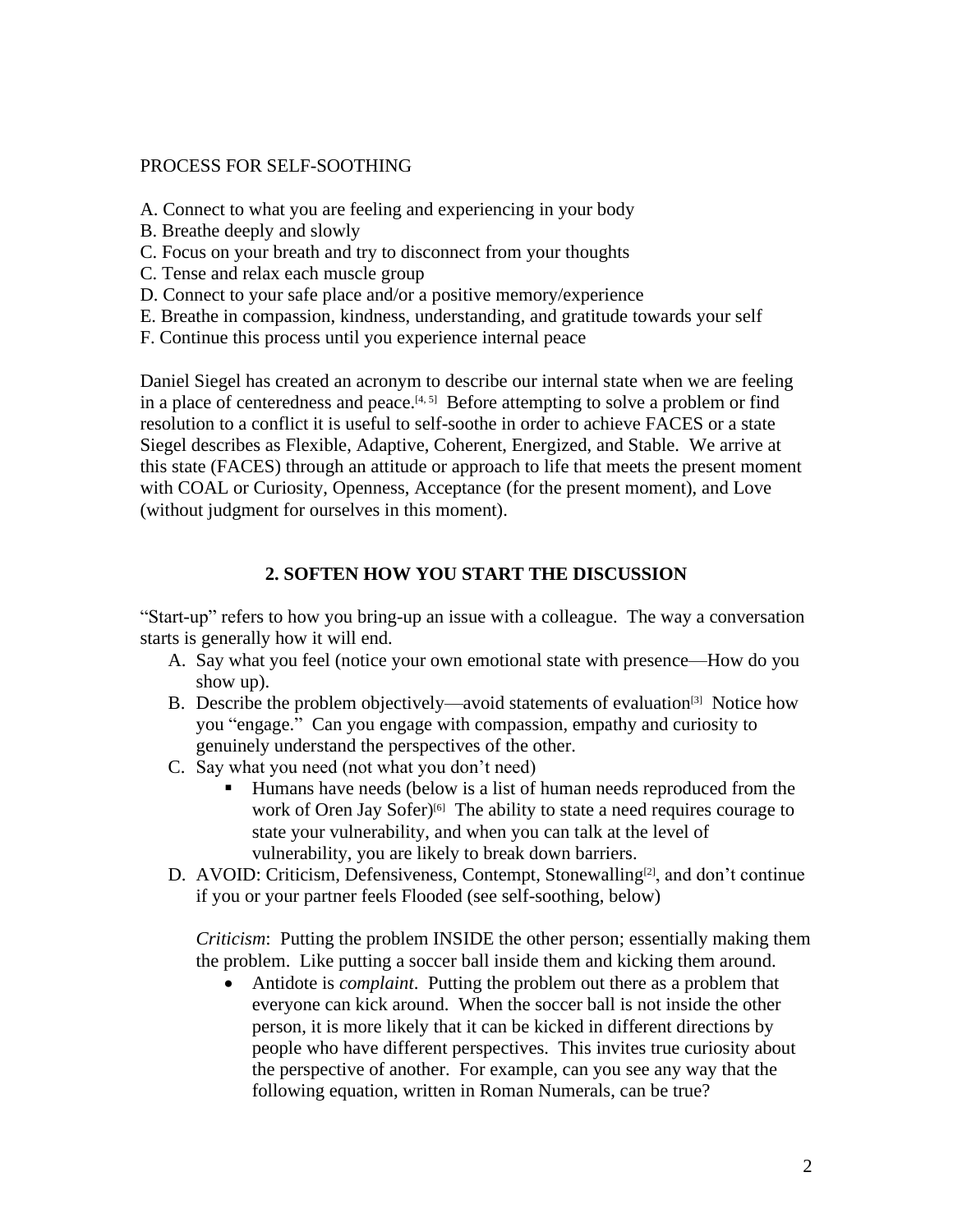#### $X = I + XI$

If someone is claiming that it is their truth, perhaps if you are selfregulated (self-soothed), you might be more inclined to try and understand their viewpoint (which you can do by walking over to their side and viewing from their perspective—try turning the page upside down).

*Defensiveness:* Defensiveness is a form of blame—it manifests as pointing a finger at others without acknowledging personal accountability. Defensiveness is often connected to a deep sense of shame that I am not worthy or adequate and if part of the problem rests with me, then I am flawed.

Antidote is *self-accountability*. The ability to own a piece of the problem distinguishes the fine line between shame and guilt. With guilt, the person can acknowledge "I did this bad thing" and take accountability for that action or behavior. Shame is a deeper and darker quality which states "I am this bad thing" and seeks to protect the vulnerable and fragile core that—if discovered to be true by another—can signal that I am not worthy of being loved or valued. Some people have enormous difficulty with self-accountability and need to be approached with great compassion for the pain they are struggling with.

*Contempt*: Of the four factors that can destroy relationships, contempt may be the strongest. At its core, contempt is a dismissal of the competence, knowledge and value of the other person. It doesn't need words and can often be transmitted with a look—one that conveys that the other person is "worthless" or "meaningless" and that their opinions and perspectives have no relevance or value. Contempt may be at the heart of bias in all of its forms. It is sometimes an enculturated belief that others (in whatever form the other appears—different race, gender, subspecialty or place of training…) are inferior.

Antidote is *appreciation* of differences. The diminishment of contempt rests in the genuine desire to explore to understand and value the perspectives, talents and beliefs of others.

*Stonewalling*: Stonewalling manifests as "I don't want to talk about it." Usually, it is the result of "flooding" where the person feels overwhelmed (physiologically, emotionally and psychologically dysregulated) and is simply not capable of having a dialog. As mentioned above, it is not likely that you can solve a problem from a state of emotional or psychological dysregulation. When you sense someone is in this state, it is best to commit to dialoging later, after they have some time to regulate themselves.

Antidote is *self-soothing*. As discussed above, when someone is flooded and stonewalling, it is helpful for them to find a way to regain their state of efficacy, composure and resourcefulness. Invite them to take the time they need and then commit to re engaging.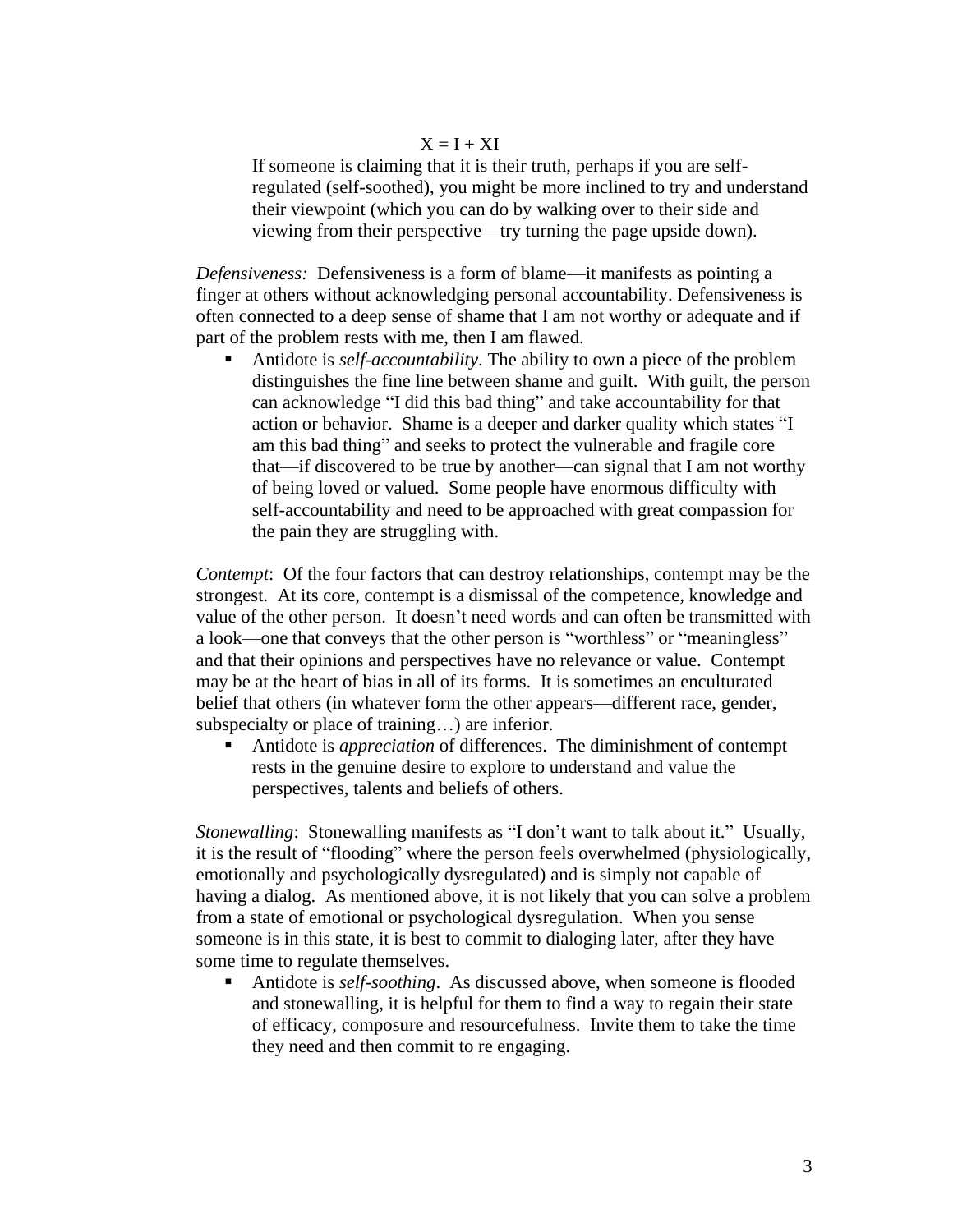

# **3. ACCEPT INFLUENCE BY REALIZING THERE ARE OFTEN NUMEROUS VALID VIEWPOINTS**

Accept and understand that there is no such thing as one absolute and true reality. Although it is human nature to think, "I am okay and you are defective", this will not lead to a successful or satisfying relationship and it leads to "I am right and you are wrong". It is paramount that you learn to Postpone Persuasion. Persuasion is a form of *coercion and telling* Instead, it is valuable to adopt an attitude of curiosity and caring.

A. Ask questions to understand your colleague's point of view. Use open-ended questions. For example: What do you think about this? What feelings do you have about this that I need to know? What makes this so important to you? What is the worst/best part about this for you? Is there something that worries you and if so, what is it? What is it that you value here? What meaning does this have for you?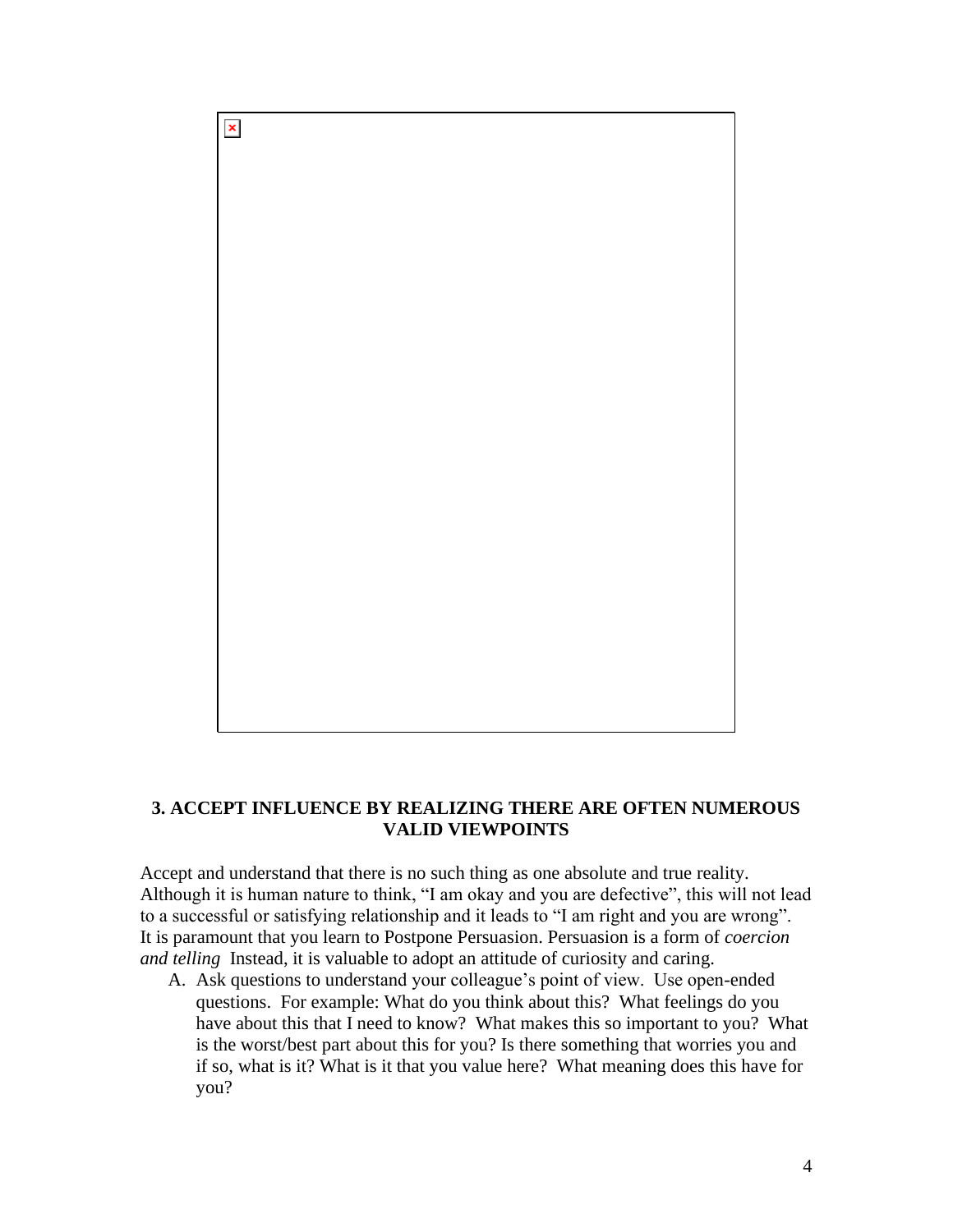- B. Restate your colleague's point of view to their satisfaction (not to your satisfaction). Your colleague gets to decide when he/she feels understood. The key phrase you want to hear from them, after you describe what you are hearing them tell you, is: "Yes, that's right."
- C. Validate your colleague's perspective/point of view

Conflict Topic: Conflict Topic:  $\qquad \qquad$  (Fill in the Blank)

- a. What I'm experiencing (feelings & thoughts) and what I want and need
- b. My colleague's point of view (what s/he wants and needs)
- c. My colleague's point of view makes sense to me because

### **4. COMPROMISE/ACCEPTING INFLUENCE**

Most of us fear compromising because we are afraid that we will have to relinquish something that is at the core of who we are or what we believe. We are afraid that we will have to give up on our most deeply held beliefs and yearnings. The goal is to define and divide your and your colleague's position into 2 areas:

- *A.* First, take turns defining the smallest, most minimal core area that you cannot yield on. What is your core need. (look at the list of needs above—a need is different than a strategy. A strategy is an action or a behavior that you insist than someone perform. A need is personal. For example, the strategy is "I need you to respect me" which means do what I tell you to do. The need is that I am worried that if something goes wrong, I might be viewed as inadequate, which could threaten my job security and tarnish my reputation. I need to feel like a partner in working with you to solve this problem). Expressing your needs at a human level shares vulnerability, which takes great courage, and can help you to be understood. Expressing a true need can change the win/lose situation to a win/win situation. Define what you need and what you have to have. *My core areas that are inflexible are: My colleague's core areas that are inflexible are:*
- B. Second, take turns defining those areas of greater flexibility. This could be when and how you get your needs met. *My flexibility areas are: My colleague's flexibility areas are:*
- C. Third, come up with a compromise. There are different levels of compromise. Talk about what you can and cannot do on this issue in terms of respecting your partner's position.

If you are stuck, here are some questions for understanding:

- A. How can we each provide understanding and support on this issue?
- B. Do you understand why your colleague's core issues are important to him or her? If not, kindly say, "Please help me understand what you need and why?" or " I know this is important to you and I'm trying to understand. Can you tell me more about what it means to you?"
- C. What do we agree about? What goals do we each have? Can we develop a common goal here?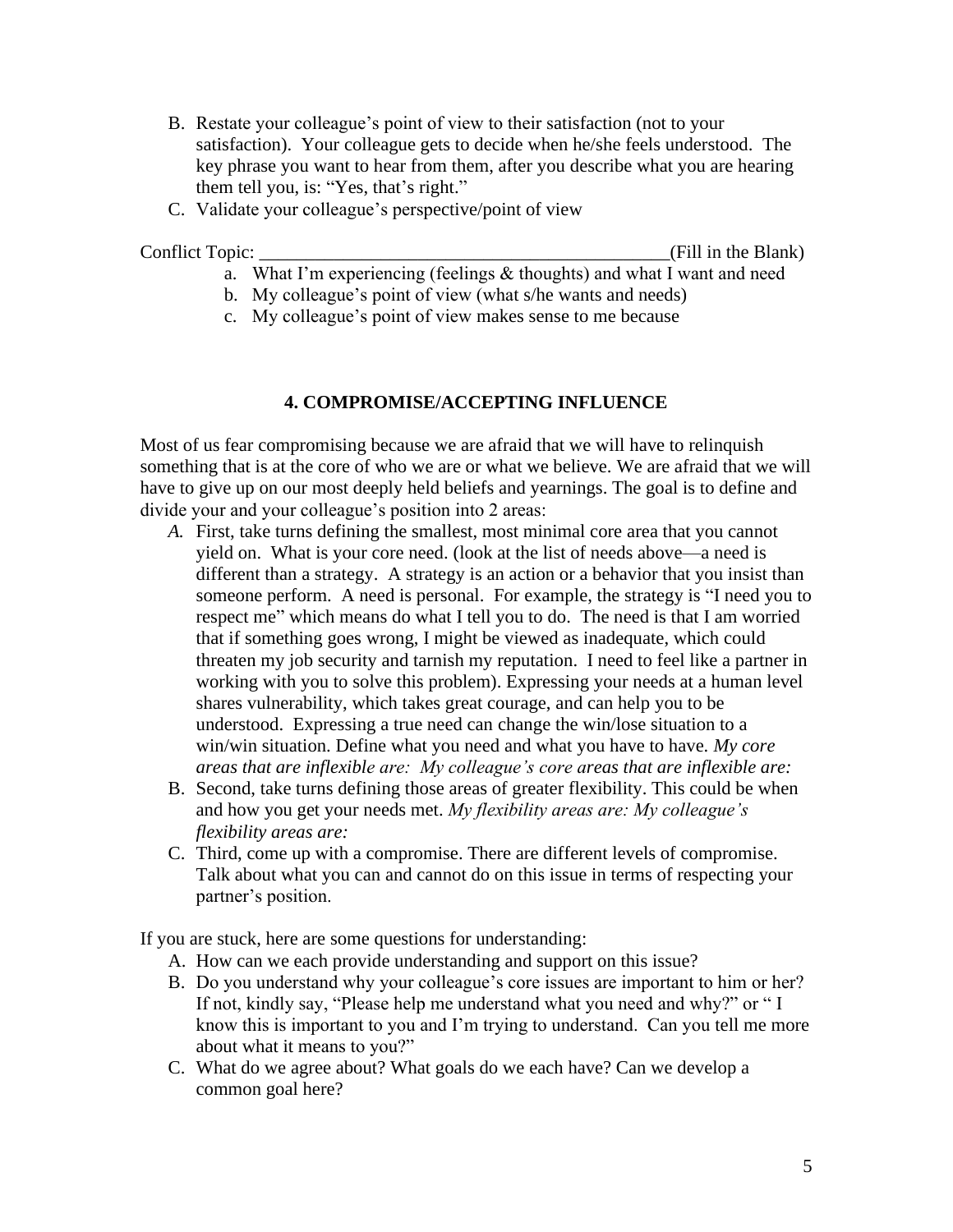- D. How do I better honor your need(s) here?
- E. What are our common or most important values here?
- F. What common goals do we have here?
- G. How can we understand this situation, issue?
- H. How do we think these goals should be accomplished?
- I. What are my areas of flexibility? Can I yield on how fast things happen? Or the extent to which it happens, or the cost, and so on?

#### **5. REPAIRS**

Relationships are messy and they all experience bumps. Since it is impossible to avoid misunderstanding with others, it is imperative that individuals learn to make and accept repair attempts. For a repair attempt to work it has to be both *made* and *accepted* with genuine sincerity. Some examples of potential repair statements are

- a. I might be wrong here.
- b. I really blew that one.
- c. Please, let's stop for a while. I'm willing to discuss it when I'm not so tired/overwhelmed.
- d. I need to take a break and get back to this when I calm down.
- e. Let me try again.
- f. That must have really hurt your feelings.
- g. I apologize. I was flooded and should have taken a break.
- h. Help me out here. I want to have a positive relationship with you and I seem to be unable to create that right now.
- i. Let's start over again.
- j. I can see my part in this.
- k. I really got worried about . How did you experience it?
- l. That hurt my feelings.
- m. How can I say it, so it doesn't sound so abrasive?
- n. It would be helpful to me, if you can listen to me without interjecting your point of view.
- o. I need your support right now.
- p. Can we talk again? I realize what my part of the problem is
- q. Let's try to find some common ground.
- r. I need to finish what I was saying.
- s. I'm sorry. Please forgive me.
- t. I feel defensive. Can you rephrase that?
- u. You were starting to convince me, but I interrupted.
- v. I agree with part of what you are saying.
- w. Thank you for….
- x. My reactions were extreme, I'm sorry
- y. We seem to have such different perspectives on this. Help me find our common ground.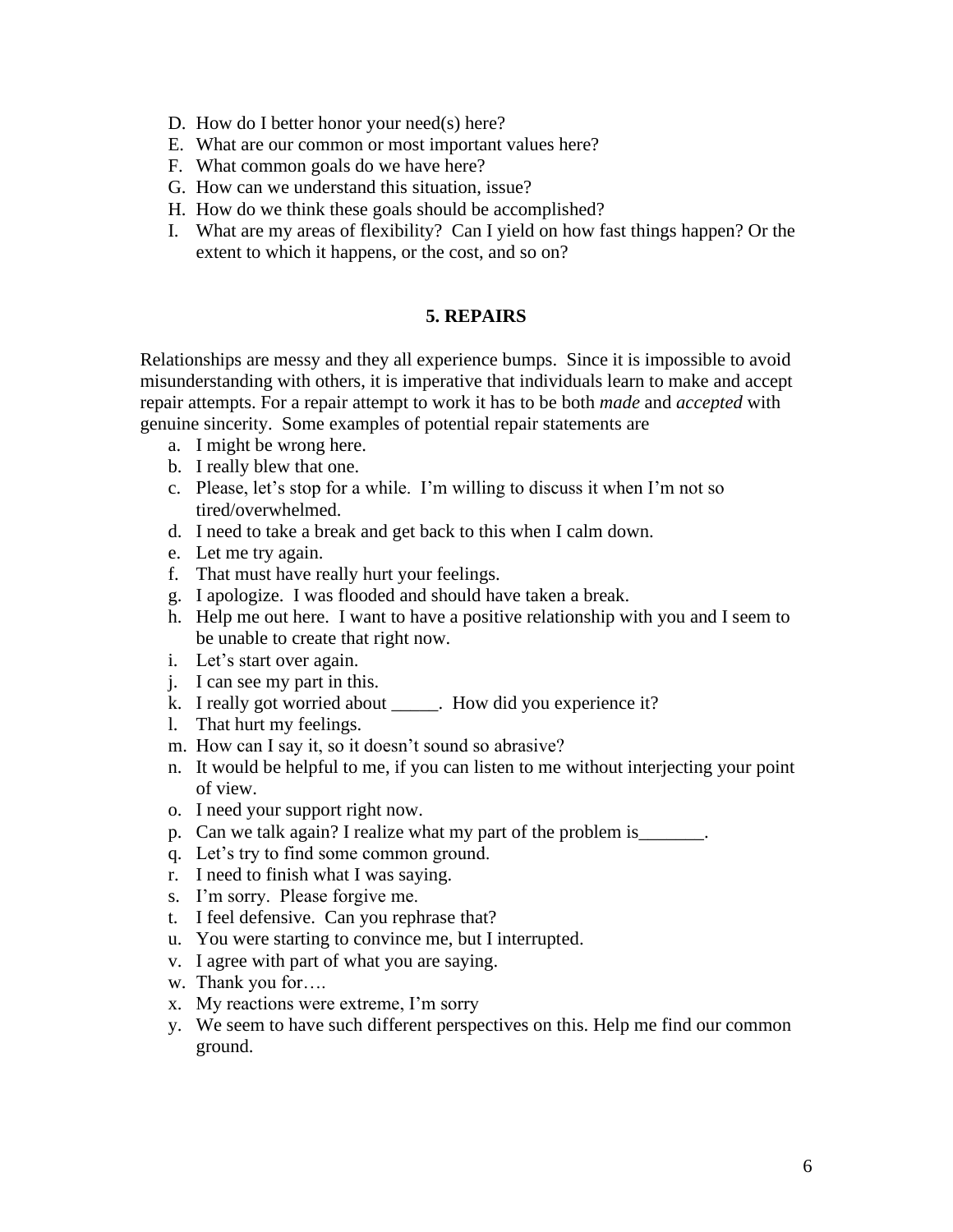#### **6. PROCESS AND UNDERSTAND FIGHTS**

After a heated disagreement, when the individuals have some distance from the experience, it is important to process and understand what happened. Each person needs to:

- A. Describe your feelings during the disagreement (positive and negative)
- B. Describe your perceptions and thoughts during the disagreement
- C. Accept responsibility for your role in the disagreement (There is no such thing as a disagreement where only one person is accountable, i.e., figuring out who was wrong or right is not the goal and it doesn't exist)
- D. Talk about what you can do to make it better next time you have a heated disagreement …what you can do better and listen to what your colleague thinks he/she could do better

Some examples of ways each person make take responsibility through sharing with their colleague are:

- a. I have been stressed and irritable lately.
- b. I haven't expressed enough appreciation for all that you do lately.
- c. I have been taking your efforts for granted.
- d. I have been overly sensitive lately.
- e. I have been overly tired lately
- f. I have not made time for recognizing the good that we are accomplishing.
- g. I have not bee very supportive lately.
- h. I have been getting upset lately.
- i. I have not asked for what I need and expected others to read my mind.
- j. I have not been sharing my perspectives with you.
- k. I have been unavailable for collaboration and support.
- l. I have been distracted by other projects and unable to focus on this one.
- m. I have felt overwhelmed by the amount of work I have to do.
- n. I have not made time for things that are important.

# **7-A. DEEPEN YOUR UNDERSTANDING OF YOUR SELF AND YOUR COLLEAGUE. UNDERSTAND THAT EACH HEATED CONFLICT USUALLY CONTAINS HIDDEN VULNERABILITIES RELATED TO PREVIOUS LIFE CONTEXTS, i.e., CHILDHOOD EXPERIENCES OR OTHER PIVOTAL LIFE EVENTS.**

Many experts believe that every heated disagreement has a hidden conversation that we are either unaware of experiencing or are fearful of expressing. Understanding our vulnerabilities and emotional allergies to certain situations helps us to have compassion for our self. Acknowledging these previous wounds to ourselves and working them through with a trusted friend or professional counselor/coach outside of the conflict situation can be useful in helping us to dissipate and/or manage our self. The more we understand our triggers and why we go ballistic over certain issues, the more likely we'll be to discuss them in an appropriate way. Concurrently, understanding that your colleague's reaction may have more to do with a previous vulnerability will help you to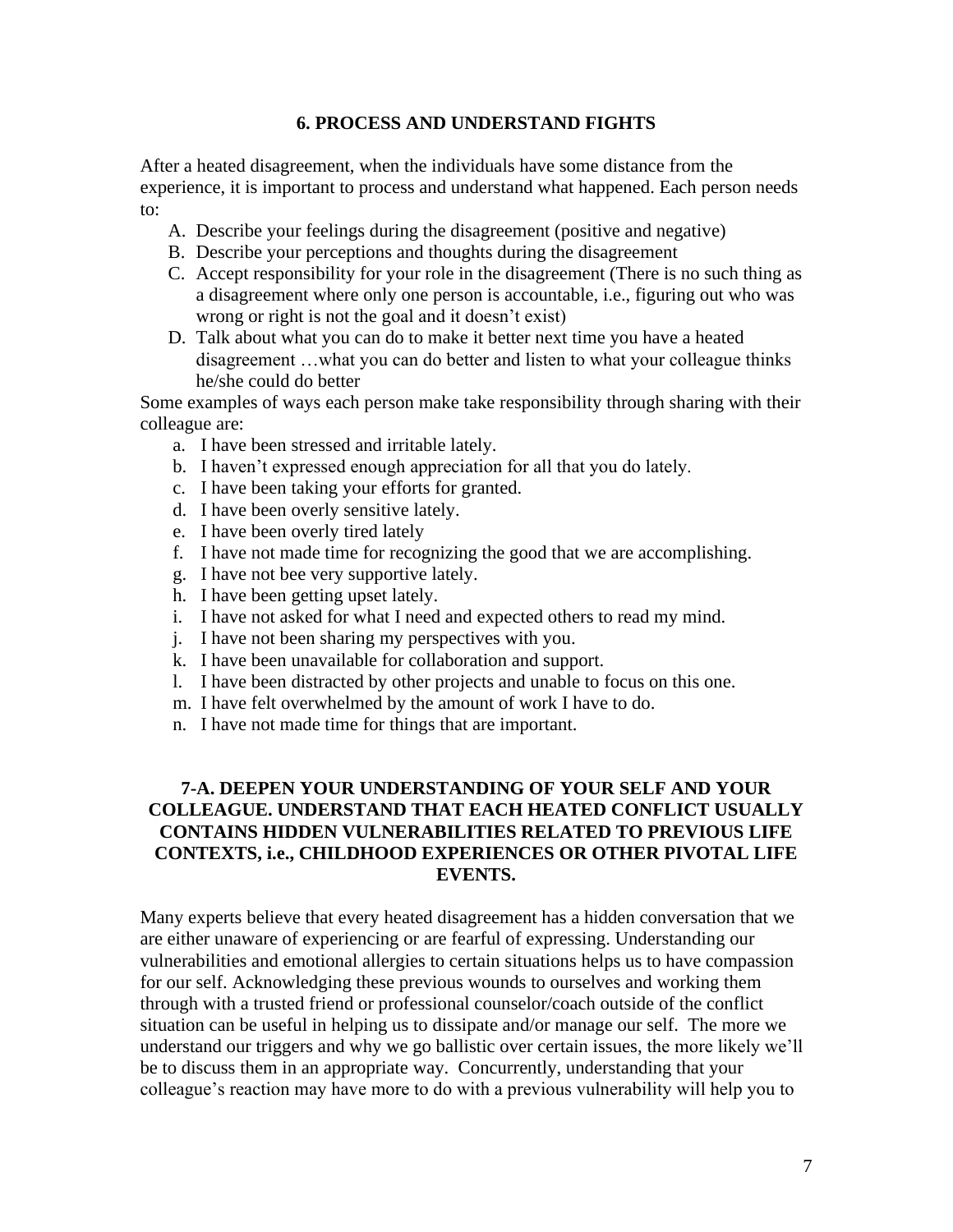have compassion and understanding for him/her. It is not your job to suggest or identify this to your colleague because it is up to them to work their own issues through. It is not even necessary for you to know the specifics of your colleague's vulnerabilities. Knowing, that an over reaction (to a situation or conflict) means it is usually about a deeper vulnerability than the issue at hand, can provide us with an opportunity to experience compassion for our self and others. There are many ways to expand and reclaim your own internal resources for managing the demands of professional and personal life.[8]

### **7-B. IN ADDITION TO UNDERSTANDING THAT PRESENT EXPERIENCES CAN TRIGGER PAST VULNERABILITIES, IT IS IMPORTANT TO UNDERSTAND THAT OUR HARD WIRING OR PREFERENCES FOR CERTAIN WAYS OF BEING OR DOING CAN BE DRAMATICALLY DIFFERENT FROM THOSE OF OUR COLLEAGUES AND STILL BE WITHIN A NORMATIVE RANGE OF ATTITUDE OR BEHAVIOR.**

There are a variety of personality and temperamental preferences with which people enter this world. Each preference or trait has its strengths and weaknesses.[9] Sometimes conflict arises when one individual thinks others "should be like him or her". It is best to accept our differences without judgment or expectation that others will change to become more like us. It is important to dialogue about differences and look for creative ways to engage each person at the level of their preference and strength. It is in our sameness that we connect, and in our differences that we grow.

#### **8. UNSOLVABLE PROBLEMS: MOVE FROM GRIDLOCK TO DIALOGUE**

Gottman's research has shown that about 69% of all problems are **not** solvable. This means that we will likely rehash many of our perpetual issues with colleagues on more than one occasion. The goal is to re-visit these problem areas in ways that preserve our dignity and the dignity of our colleague. It is important to acknowledge that my perpetual issues flare-up when I am stressed, tired and low on energy. Moving from gridlock to dialogue means that I accept myself as I am and my colleague as he or she is. We can come to understand, accept and even embrace (rather than resent) our differences when we no longer feel that we have to change to be loved, and when our colleague knows that they are accepted and valued for who they are, and not who you want them to be. It means that we each seek to understand the dreams, hopes, goals and qualities behind each of the positions we hold and the ways that they are contributing to our conflicts. It may be helpful to step outside the current problem and observe it using COAL in order to achieve a state of FACES. In order to do this I can ask these questions of myself and my colleague. You may want to take a deep, loving and compassionate breath as you consider each of these questions.

- A. What are my dreams, yearnings, and goals behind this conflict?
- B. What are my colleague's dreams, yearnings and goals?
- C. What do I hold sacred?
- D. What are my deepest values?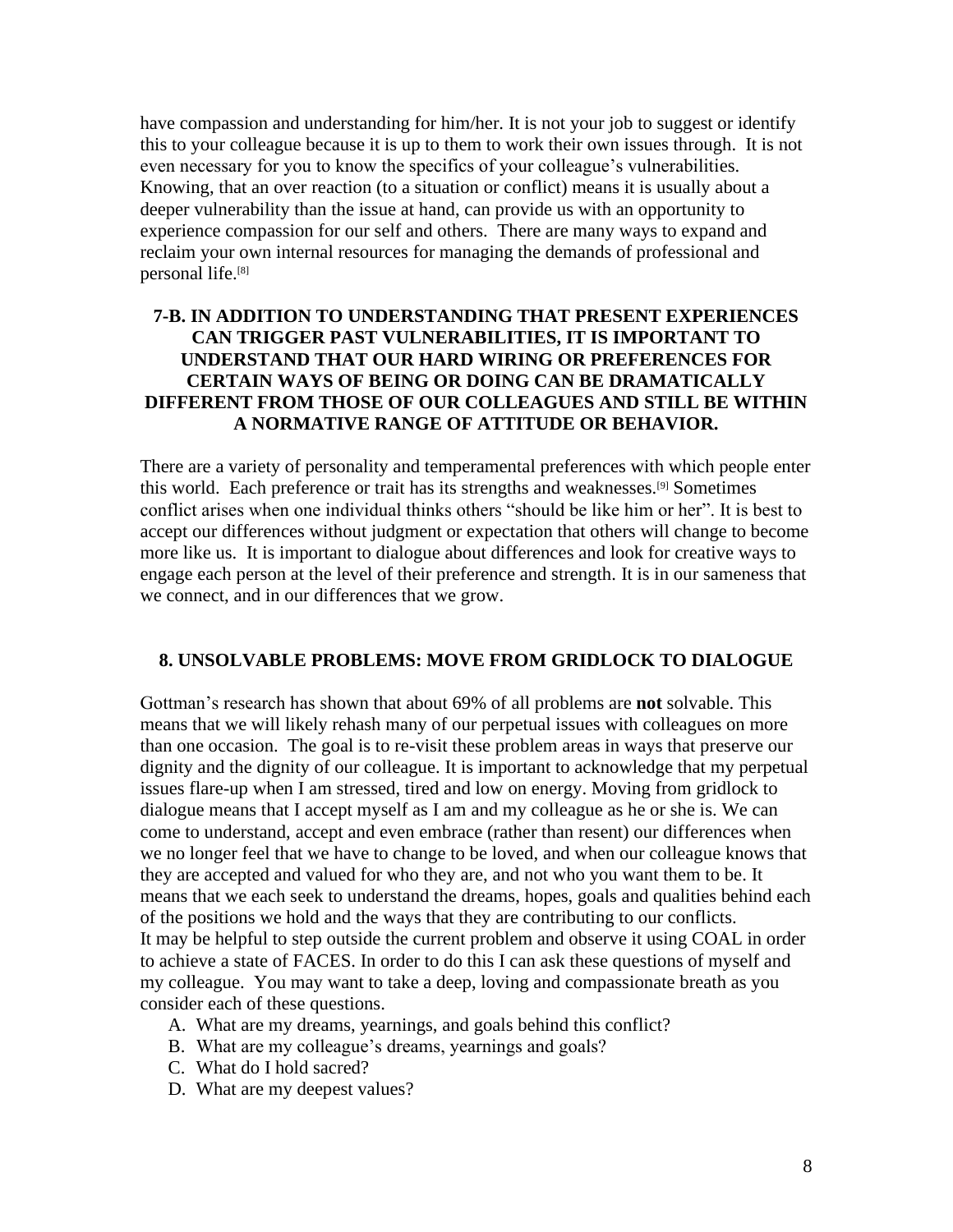- E. What does my colleague hold sacred?
- F. What are my colleague's deepest values?
- G. Who am I at my core and can I send a message of loving acceptance to that core?
- H. Who is my colleague at their core and can I send a message of loving acceptance to that core?

### **9. CREATING A COLLABORATIVE RELATIONHIP WITH YOUR COLLEAGUE(S)**

While work environments are not generally designed to meet the personal needs of individuals who work within them, there seems to be evidence that work morale is highest among colleagues who experience each other as friends. Attitudes, which invite friendship and collaboration, are: Appreciation, gratitude, respect, support, kindness, understanding, acceptance and valuing of differences, shared meanings, and positive inquiry. Colleagues who create friendships in which they turn towards one another, not away or against experience more vitality and collegiality. Some of the ways colleagues can turn towards each other are:

- A. Create and enlarge your friendship maps…know the simple and complex preferences, hopes, and goals of your colleague
- B. Spend time learning more about your colleague's life outside of work
- C. Create a regular schedule for checking-in with one another
- D. Honor your own needs and goals and also find ways (when appropriate) to shift from my goals to our goals without losing yourself
- E. Create rituals to celebrate accomplishments and acknowledge milestones
- F. Support and respect each other's roles….equally value both your and your colleague's contributions
- G. Define your goals and spend time discussing how to accomplish them
- H. Support your colleague's dreams and goals
- I. Create shared values and beliefs
- J. Find ways to say "yes" to your colleague
- K. Take your colleague's side against criticisms from others
- L. Value and appreciate similarities and differences
- M. Reward and celebrate efforts
- N. Recognize and honor that your colleague's professional life is only part of their life. They may have many other competing demands, which are important to them.
- O. Compliment your colleague and look for the positive

## **10. WHEN THE RECIPE FOR CONFLICT RESOLUTION DOESN'T WORK**

Sometimes as hard as a person tries, this recipe for conflict resolution doesn't work. If this is the case, it may be necessary to get outside professional help. There are reasons too numerous to mention here as to why individuals are unable to develop the tools for healthy conflict with a coworker or professional colleague. Some of the more common reasons that this recipe doesn't work are: the individuals involved in the conflict have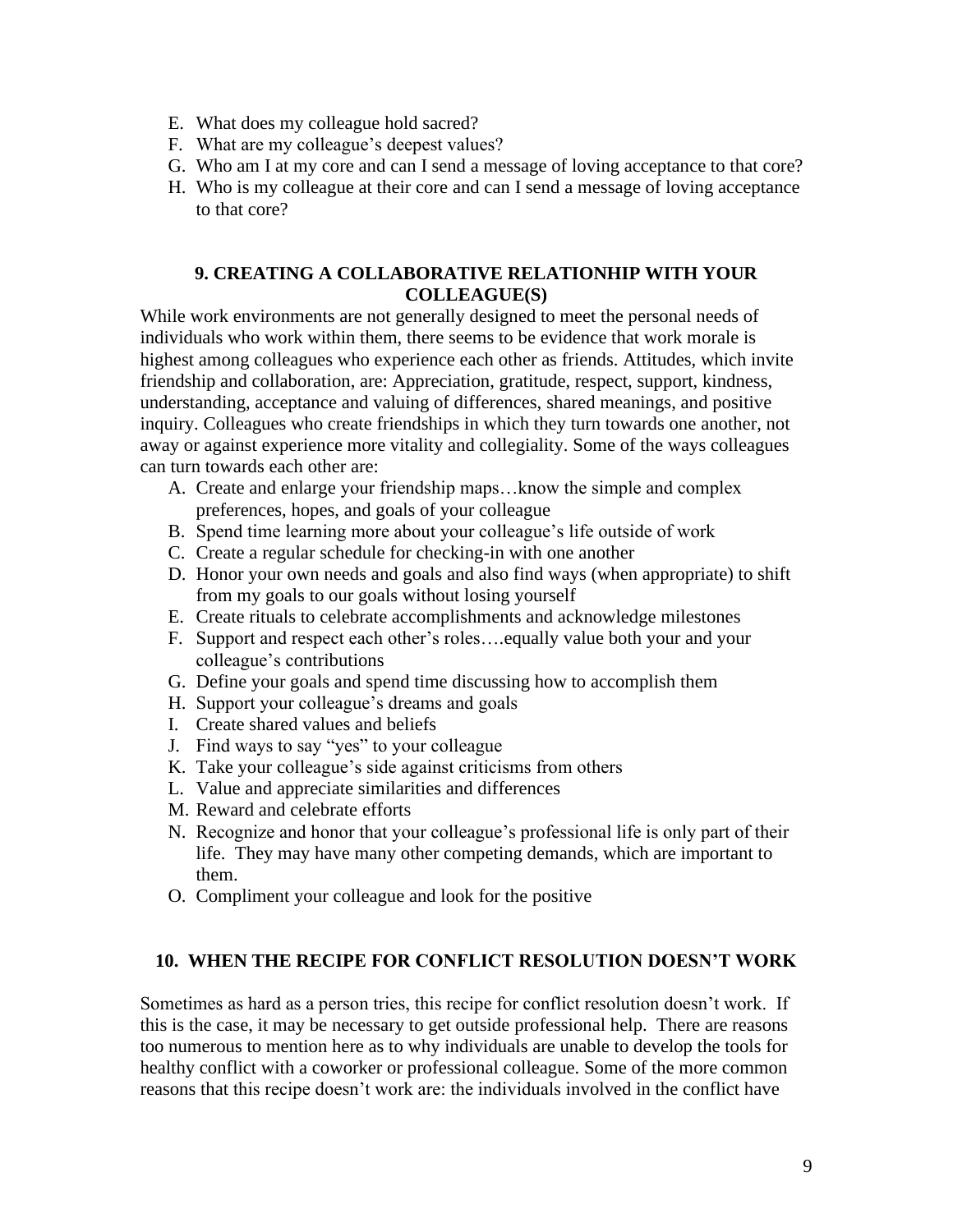personality preferences[9] that are so vastly different that working together/understanding each other is just going to take more time and energy than they want to give to working with one another at this time; sometimes, one person's deepest held values are just too different from another's to find common ground; and sometimes we or another's attitudes or behaviors trigger deeply held vulnerabilities that haven't been worked through so that working with one another is just too painful.

Finally, healthy conflict can only happen when both people want to resolve the conflict in a way that respects the relationship even when there are strong differences of perspective over which they are disagreeing. There are some individuals with personality disorders such as histrionic, narcissistic, psychopathic or sociopathic who have as their goal the manipulation of others. The ability to diagnose a personality disorder can only be done by a trained professional and it is not the author's intent to provide you with tools to do this. *It is critically important not to default to the diagnosis of a personality disorder for each individual who creates conflict—while severe personality disorders occur, they are not common and require expert evaluation to determine the diagnosis*. It is mentioned here because of the destructiveness of these individuals in professional settings because of their strong propensity for manipulation and the inability of some of them, in the extreme (such as sociopaths) to experience shame and remorse.<sup>[1, 7]</sup> They are not interested in finding common ground on which to build a relationship, but rather on using others as objects to meet their needs. Depending on the severity of the disorder with sociopaths and psychopaths being the most extreme, it is best to disengage and protect yourself from these individuals. It will not work to try and reason with them. Psychopaths and Sociopaths in particular are practiced at tuning into the vulnerabilities and yearnings of others and using them to manipulate these unsuspecting others for their own ends. One of the hallmark characteristics of psychopaths and sociopaths is their ability to lie and hurt others without any personal experience of guilt or remorse. Another frequently identified characteristic is the ability to win others over through pretending to be a victim of powerful or malevolent others. They often try to make others feel sorry for them (they may even use tears), but this is only a game in order to achieve their goals of manipulating others for their own self-serving ends. In addition, they are notoriously incapable of working on, much less creating, healthy teams. They will not take accountability for their actions, are grandiose, and deceitful. If you suspect you may be dealing with someone whose primary goal is to use you or your position for their own ends, it is best to get outside professional help and/or to get away from them as much and as quickly as possible. Trying to engage a narcissist, psychopath or sociopath in a conflict resolution process as described in this paper will only make you more vulnerable to their manipulation.